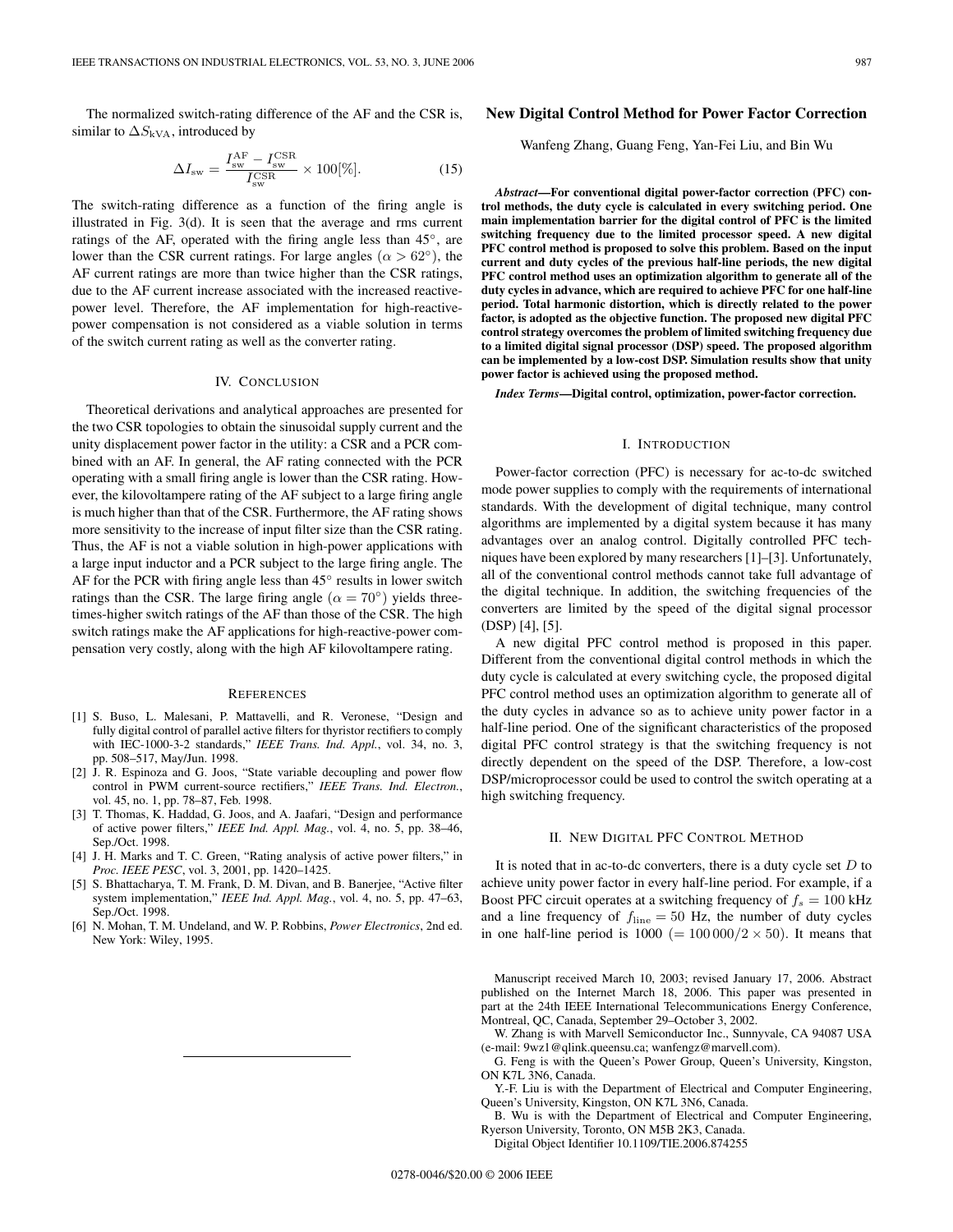

Fig. 1. Proposed new digital control PFC scheme.

in every half-line period, there are 1000 specific duty cycles, i.e.,  $d_1, d_2, \ldots, d_{1000}$ , to achieve unity power factor. The duty cycle set, which consists of these specific duty cycles, can also achieve unity power factor. The problem lies on how these duty cycles can be determined.

A new digital PFC control method is proposed to solve this problem. One key point of the proposed control method is that all the required duty cycles for a half-line period are generated in advance. Another key point is that an optimization algorithm is used to search the required duty cycles to achieve unity power factor.

Fig. 1 illustrates the principle of the proposed new digital control PFC strategy. In Fig. 1,  $i_L|_p$  is the inductor current set in the pth halfline period. If the inductor current sampling frequency is selected at 6.4 kHz and the line frequency is 50 Hz, there are 64 sampling points in one half-line period. Therefore, there are 64 sensed inductor current values, i.e.,  $i_L(1), i_L(2), \ldots, i_L(64)$ , in the inductor current set  $i_L|_p$ .  $D|_p$  is the duty cycle set in the pth half-line period.

In Fig. 1, the inductor current in the previous half-line periods is sensed as a discrete value and stored in the digital controller as the inductor current set  $i_L|_p$ , which is used to calculate the total harmonic distortion (THD). THD is used as the objective function for the optimization algorithm, because the power factor is increased when the THD is decreased. Based on the calculated objective function and the previous duty cycle set  $D|_p$ , the optimization algorithm, which is based on gradient descent, calculates the new duty cycle set  $D|_{p+1}$ for the next half-line period to minimize the objective function (THD) and achieve a higher power factor. Once the power factor is higher than the specification requirement, the duty cycle set is "copied" from the previous one if the circuit operates under steady state.

In transient state, the calculated duty cycles are regulated by the output of the voltage loop. Fig. 2 shows the block diagram of the proposed output voltage control loop. First, the output voltage is processed via a low-pass filter to eliminate the double-line frequency ripple. Then, the feedback signal is compared with the reference voltage, and the error serves as the input of the voltage loop proportional–integral (PI) controller. The output of PI controller  $K_{\text{pi}}$  is the scaling factor for the duty cycle determined by the optimization algorithm. The product of multiplier is the duty cycle to control the switch S.

### III. OPTIMIZATION ALGORITHM FOR MINIMIZING THD

### *A. Objective Function*

In a rectifier cascaded by a PFC circuit, the displacement power factor is unity. Therefore, if the distortion factor approaches 1, unity power factor is realized. The relation between the distortion factor and the THD is expressed by

$$
k_{\text{distortion}} = \frac{1}{\sqrt{1 + (\text{THD})^2}}.\tag{1}
$$

If the THD of the line current is minimum, the distortion factor is maximum. Then, the power factor becomes maximum. Zero THD means unity power factor. Therefore, the THD of the input current can be used as the objective function in the new digital PFC control algorithm.

The relation between the THD and the duty cycles in one halfline period is a very complicated nonlinear function. It can only be expressed as

$$
(\text{THD})|_{p} = f(D|_{p}, v_{\text{in}}, i_{L}(0), V_{\text{o}}, R_{\text{o}})
$$
 (2)

where  $D|_p = [d_1, d_2, \dots, d_i, \dots, d_n]^T$  is the duty cycle set vector in the pth half-line period. For example, if the switching frequency is 100 kHz and the line frequency is 50 Hz, there are 1000 components (duty cycles in one half-line period), i.e.,  $d_1, d_2, \ldots, d_{1000}$ , in the duty cycle set vector D for one half-line period.  $v_{\text{in}}$  is the input line voltage, which is expressed as  $v_{\text{in}}(t) = V_{\text{pk}} * \sin(2\pi ft)$ , where  $V_{\text{pk}}$ is the peak value of the line voltage and  $f$  is the line frequency.  $V_0$  is the output voltage.  $R_o$  is the load resistor. In steady state,  $V_o$  and  $V_{\text{pk}}$ do not change.  $i_L(0)$  is the initial inductor current in the pth half-line period, i.e.,  $i_L(0) = 0$ . Assuming that  $R_0$  does not change in a period, which is long enough to complete the optimization routine, (2) can be simplified as

$$
(\text{THD})|_p = f(D|_p) \tag{3}
$$

where  $(THD)|_p$  is the THD with the duty cycle set  $D|_p$  in the pth halfline period. It is noted from (3) that the THD is determined by the duty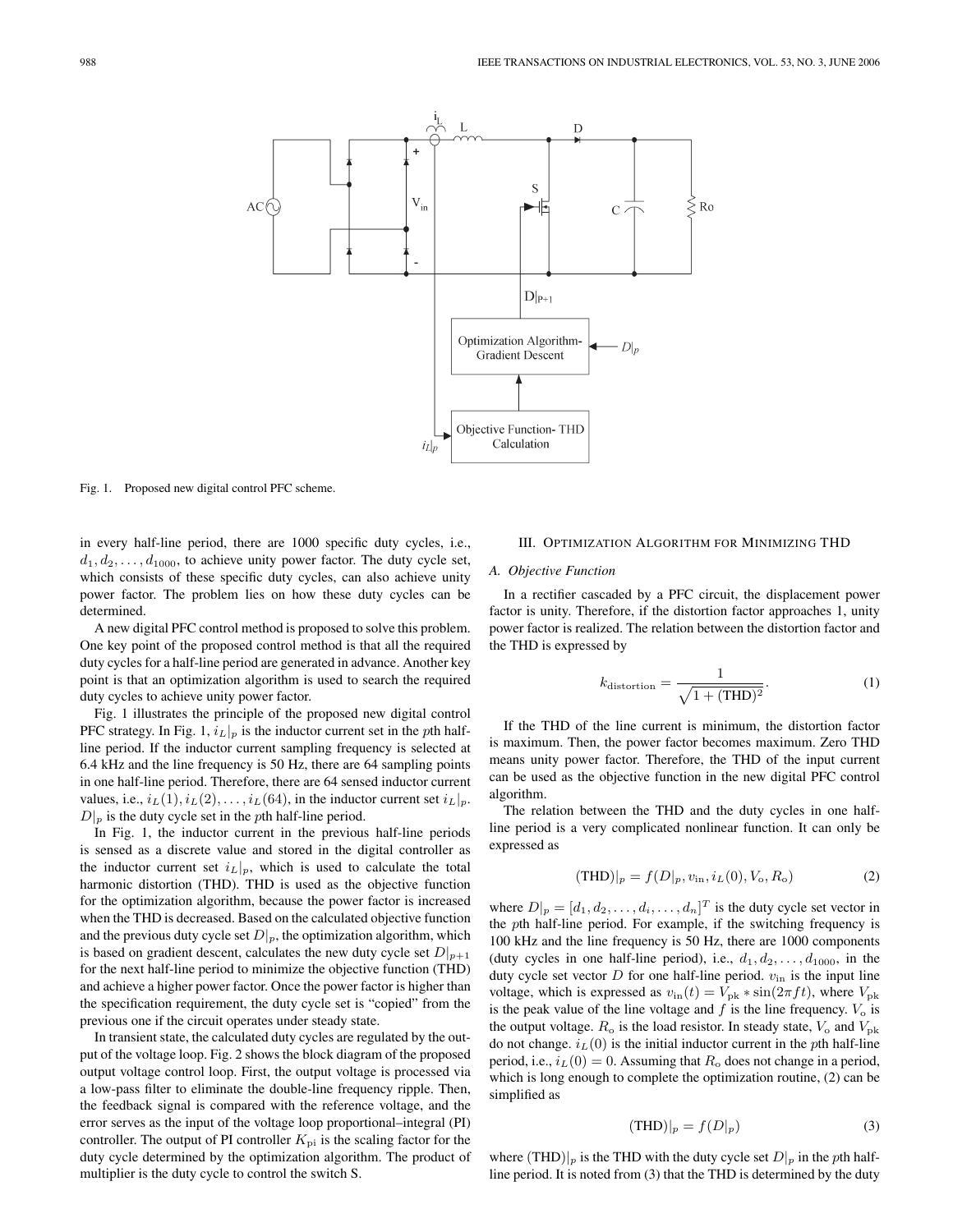

Fig. 2. Output voltage control scheme.

cycle set vector  $D|_p$  in one half-line period, provided that the other variables in (2) are fixed.

It is necessary to calculate the gradient vector components of this function to implement the optimization algorithm. Unfortunately, it is too complicated to analytically perform the differentiation  $\partial f / \partial d_i$ calculation. According to the secant approximation, the gradient vector component of (3) can be calculated using (4)

$$
\frac{\partial f}{\partial d_i} \approx \frac{f(d_1, d_2, \dots, d_i + \Delta d_i, \dots, d_n) - f(d_1, d_2, \dots, d_i, \dots, d_n)}{\Delta d_i}
$$
\n
$$
i = 1, 2, \dots, n. \tag{4}
$$

Equation (4) is an approximation equation for the gradient vector components calculation, provided that  $\Delta d_i$  is small enough. After all of the gradient vector components are calculated from (4), the objective function (THD) can be reduced by the gradient-descent optimization, and unity power factor is achieved.

#### *B. Optimization Algorithm Based on Gradient Descent*

The proposed optimization algorithm in the digitally controlled PFC circuit is based on gradient descent. The gradient of a differentiable function  $f(D|_p)$ , with *n* variables, is an *n*-dimensional vector expressed as

$$
\nabla f(D|_p) = \left[ \frac{\partial f}{\partial d_1}(D|_p), \frac{\partial f}{\partial d_2}(D|_p), \dots, \frac{\partial f}{\partial d_n}(D|_p) \right]^T \tag{5}
$$

where  $f(D|p)$  is the objective function. For a PFC implementation with a 100-kHz switching frequency and a 50-Hz line frequency, the vector determined by  $(5)$  is a 1000-dimensional vector. This vector defines the direction called gradient direction, which is the basis of this optimization algorithm. It is the direction of the steepest descent for minimization in this case.

Once the gradient direction is calculated, the gradient descent algorithm can be written in the following discrete form:

$$
D|_{p+1} = D|_{p} + k \nabla f(D|_{p})
$$
 (6)



Fig. 3. THD of the input current after every optimization (full load  $=$ 1000 W).

where  $k$  is an arbitrary step size. For the digital PFC implementation, choose  $k < 0$  so that the THD can be minimized in the optimization process. The gradient descent algorithm (6) takes the point with duty cycle set vector  $D|_p$  to calculate the new point with duty cycle set vector  $D|_{p+1}$ , which determines a reduced THD compared with that of the previous half-line period. This algorithm converges if

$$
\lim_{p \to \infty} \nabla f(D|_p) = 0. \tag{7}
$$

# IV. SIMULATION RESULTS

The proposed digital PFC control method was simulated using Matlab based on the parameters of the Boost circuit, which are given as follows:  $v_{\text{in}} = 220$  Vrms,  $V_{\text{o}} = 400$  V,  $L = 1$  mH,  $C = 1100 \mu\text{F}$ ,  $R_o = 160 \Omega$ ,  $R_L = 0.05 \Omega$ ,  $R_{on} = 0.27 \Omega$ ,  $f_s = 100 \text{ kHz}$ , and  $f_{\text{line}} = 50$  Hz.  $R_L$  is the winding resistance of the inductor, and  $R_{\text{on}}$  is the on resistance of the MOSFET. The full load is 1000 W. The switching frequency is 100 kHz. Fig. 3 shows the THD of